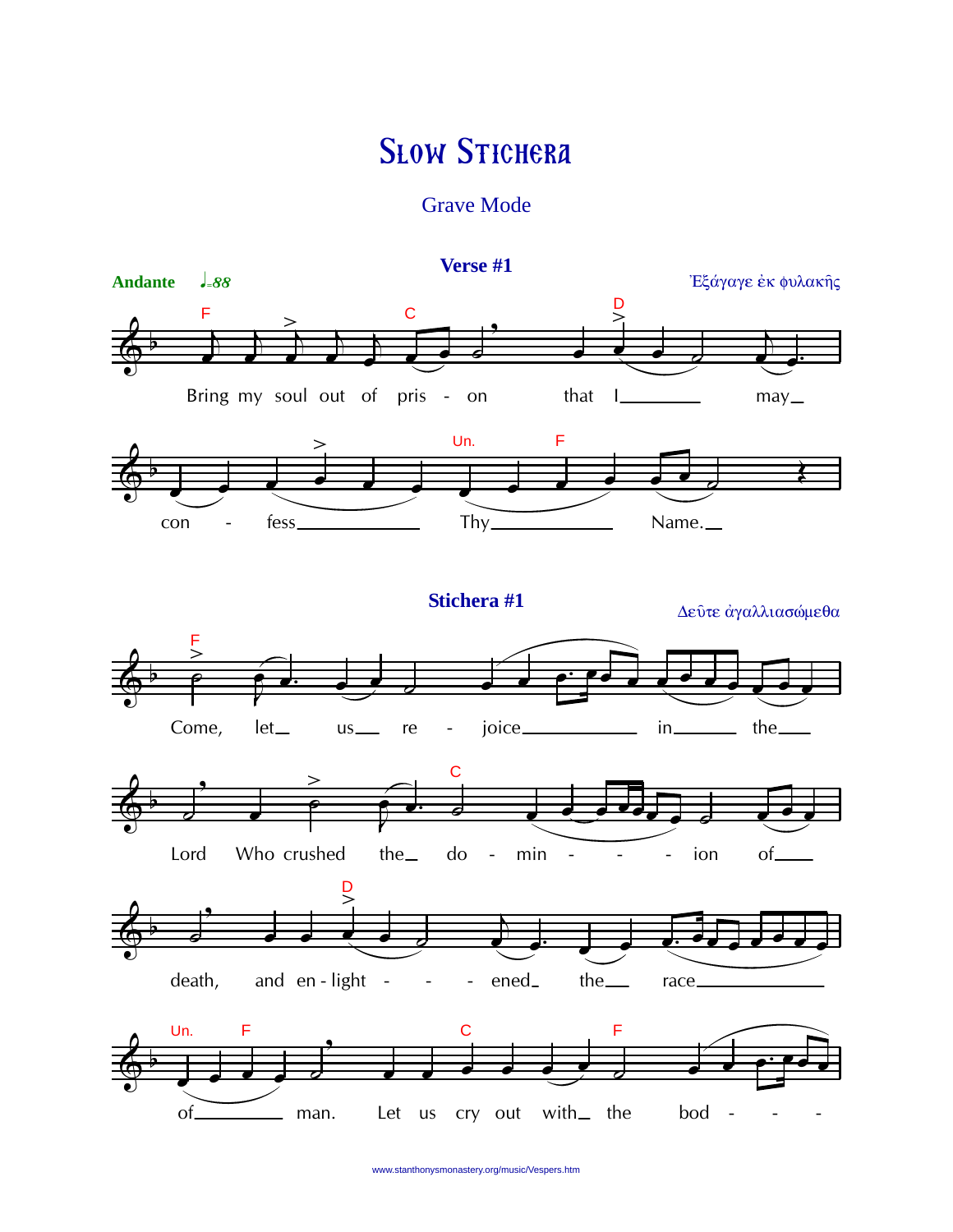

## Stichera #2

Σταυρόν ύπέμεινας



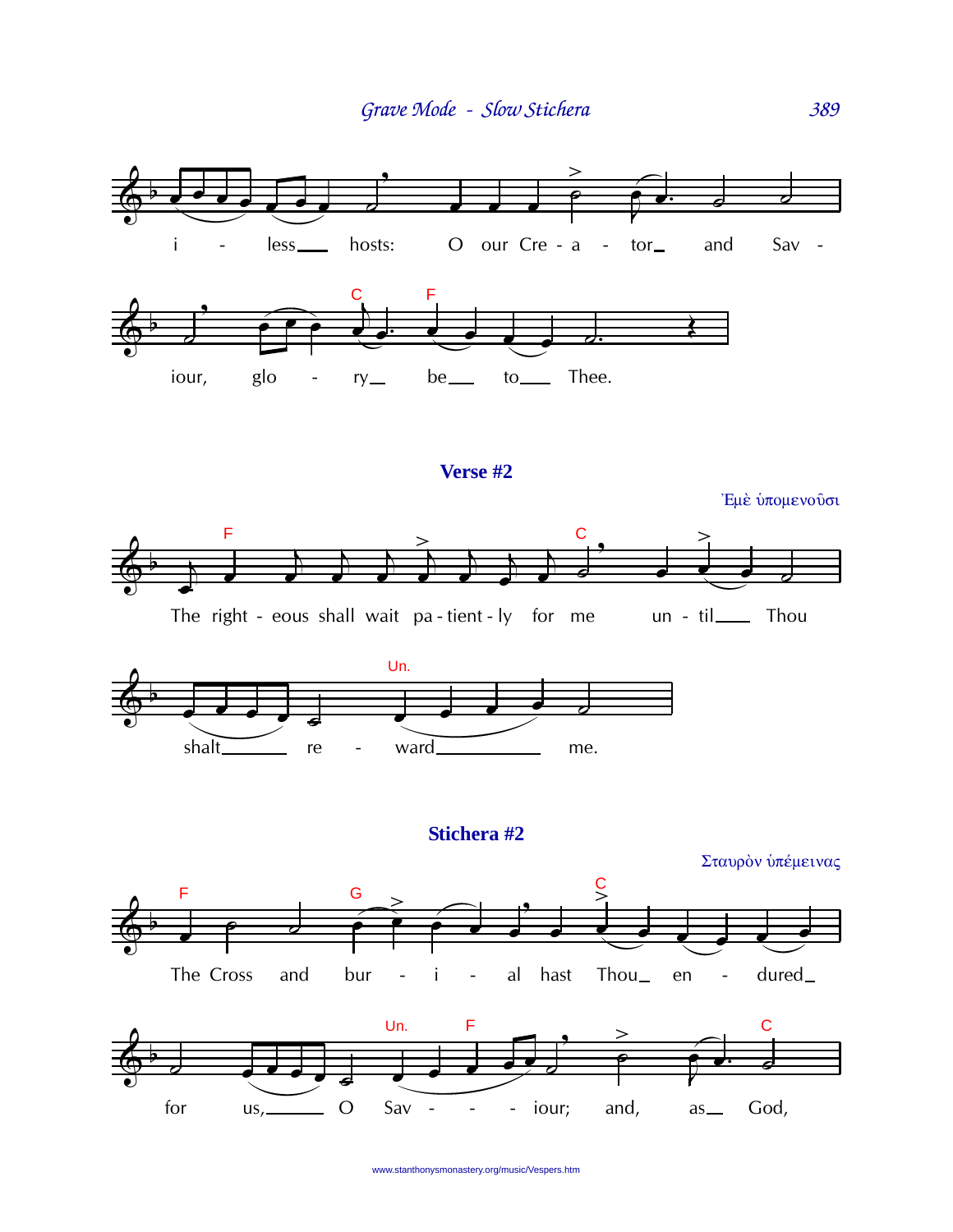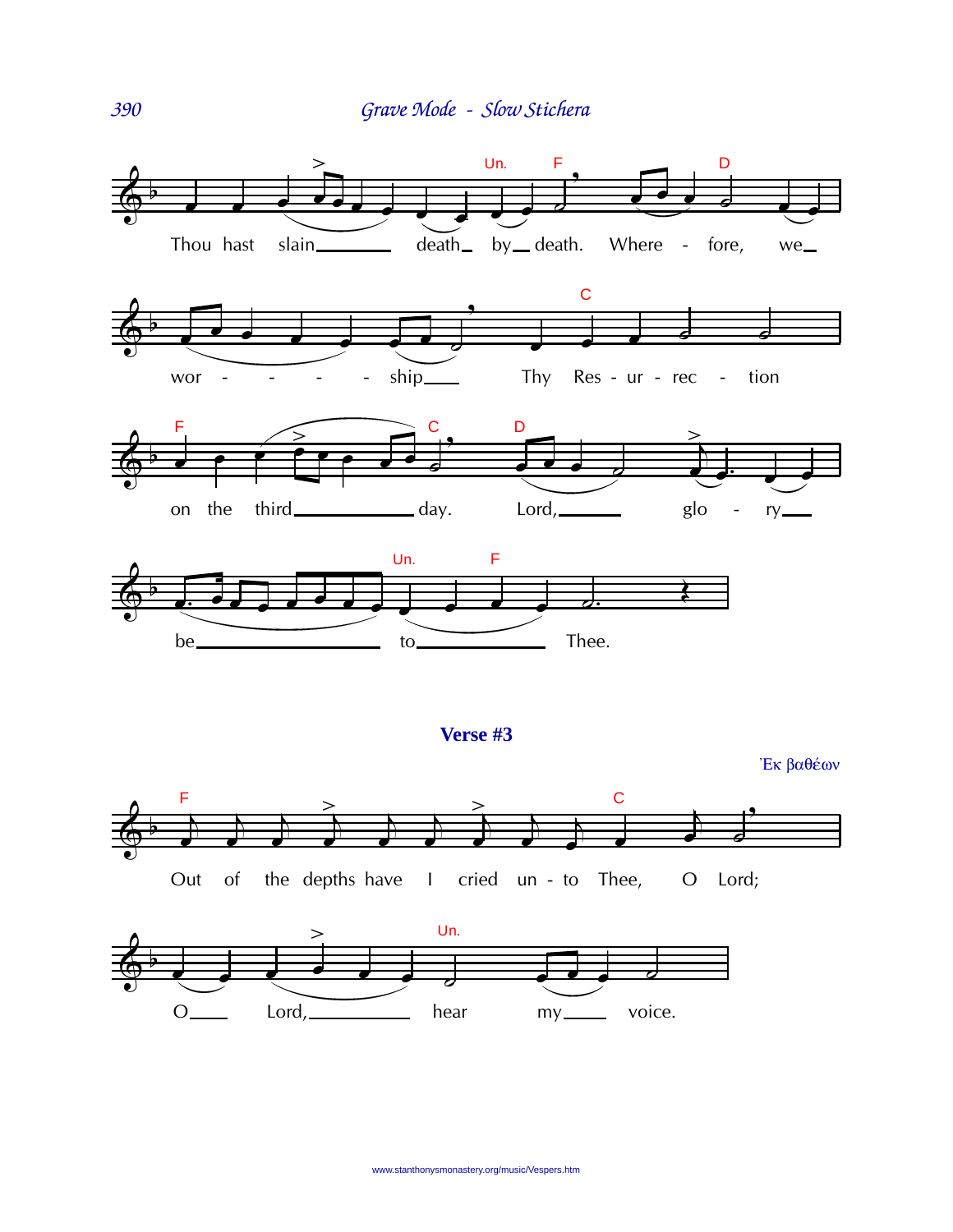Stichera #3

Απόστολοι ιδόντες

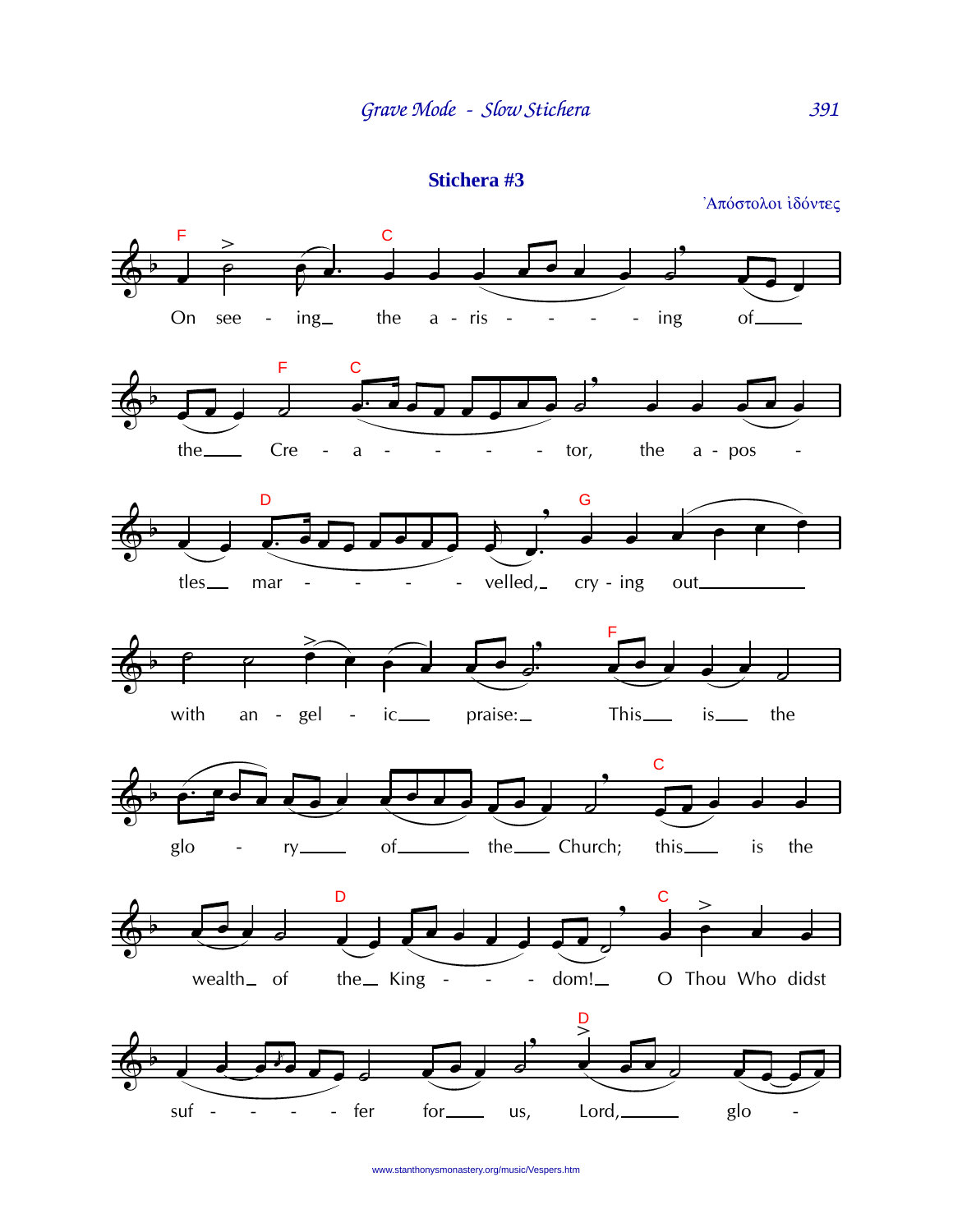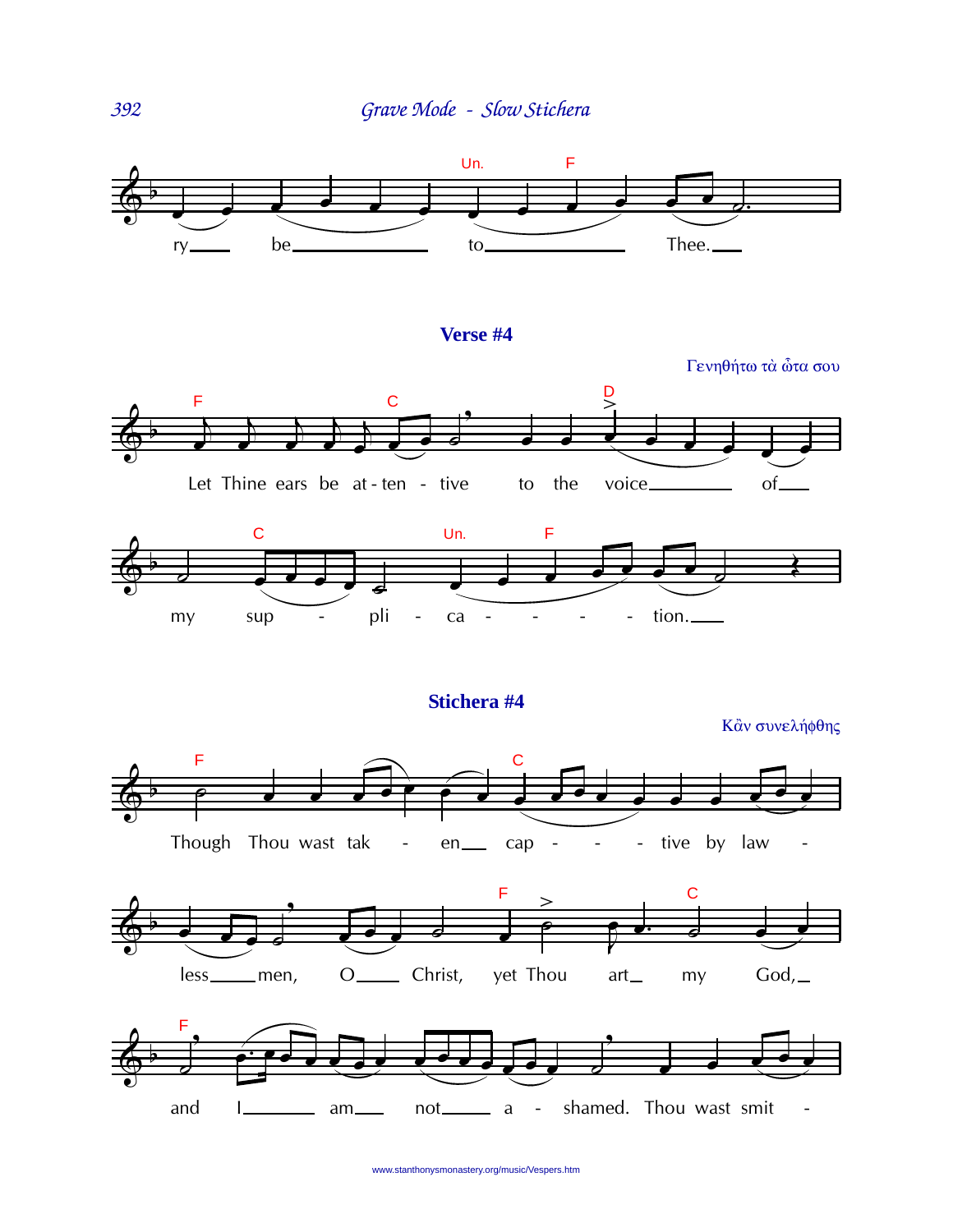Grave Mode - Slow Stichera

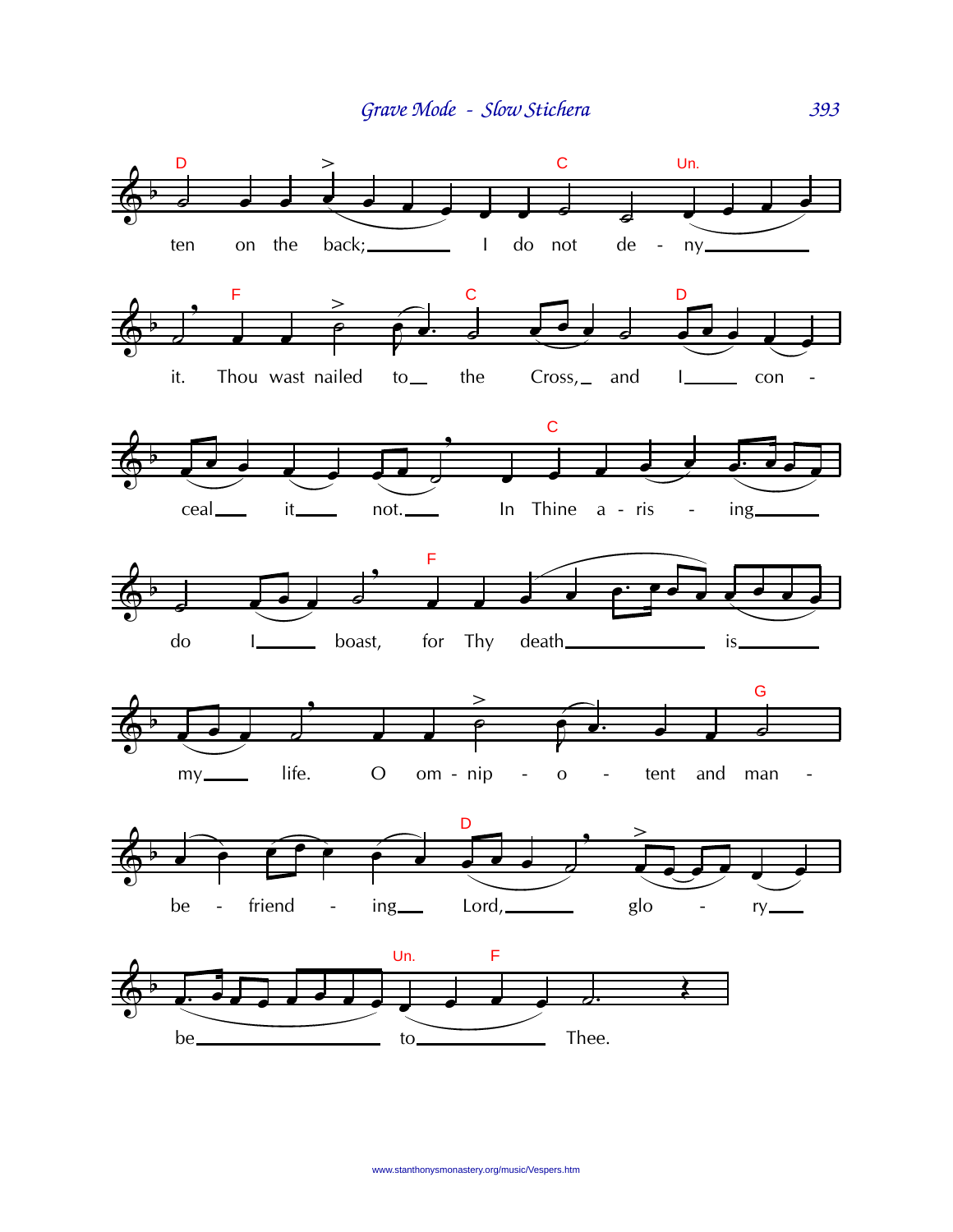Verse #5

Έάν ανομίας

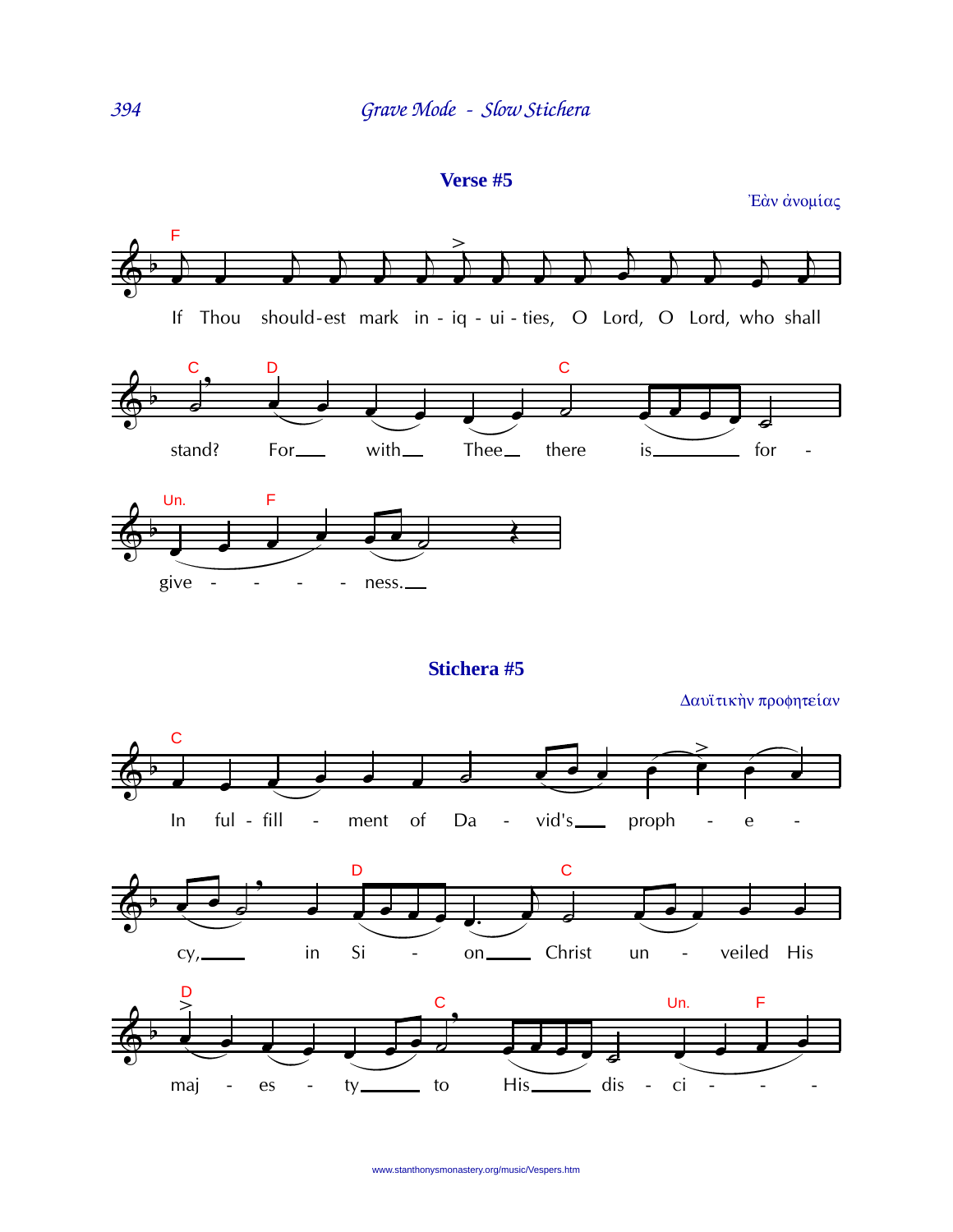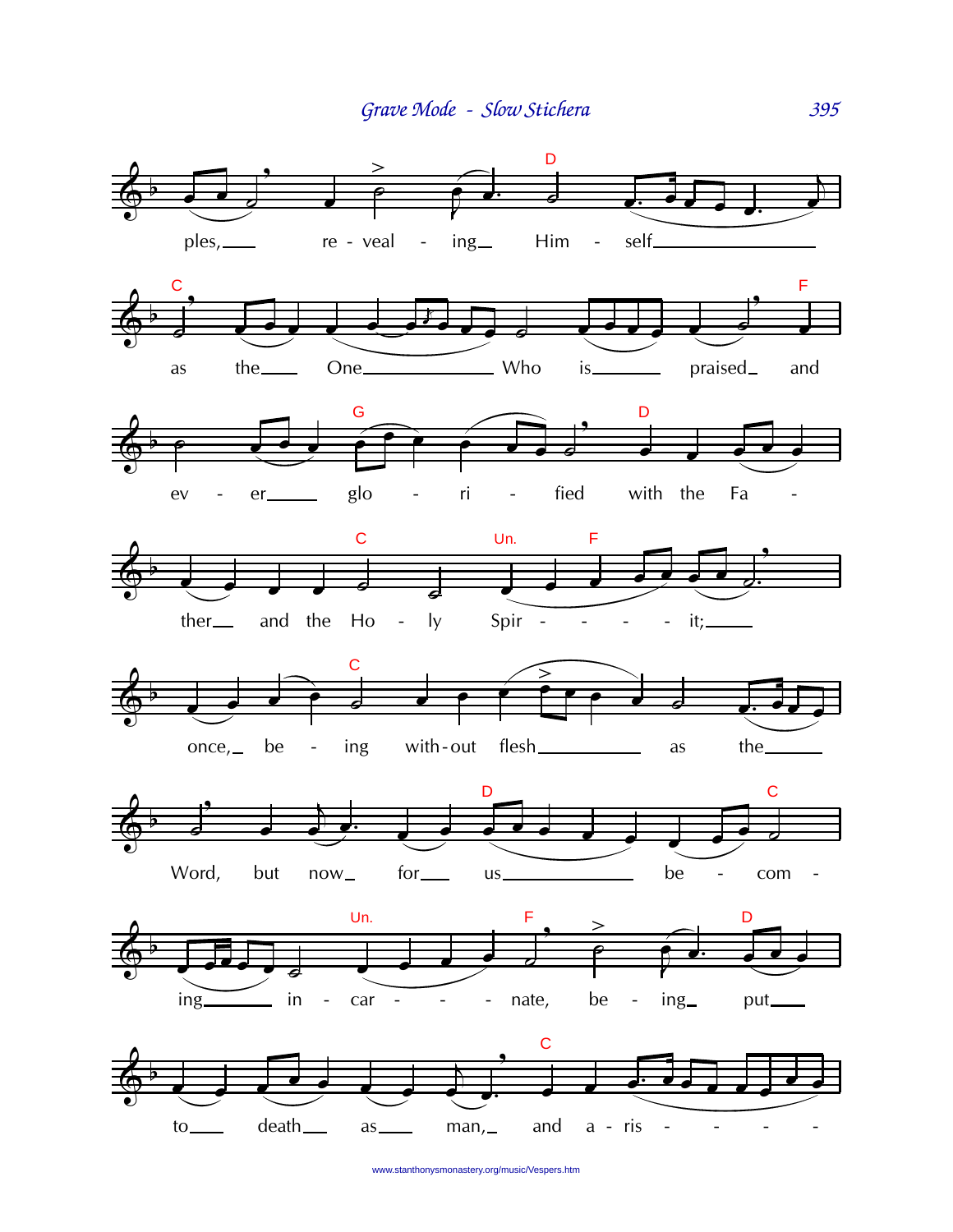

**Verse #6**

"Ενεκεν του όνόματός σου



For Thy Name's sake have I pa - tient - ly wait - ed for Thee, O Lord;





396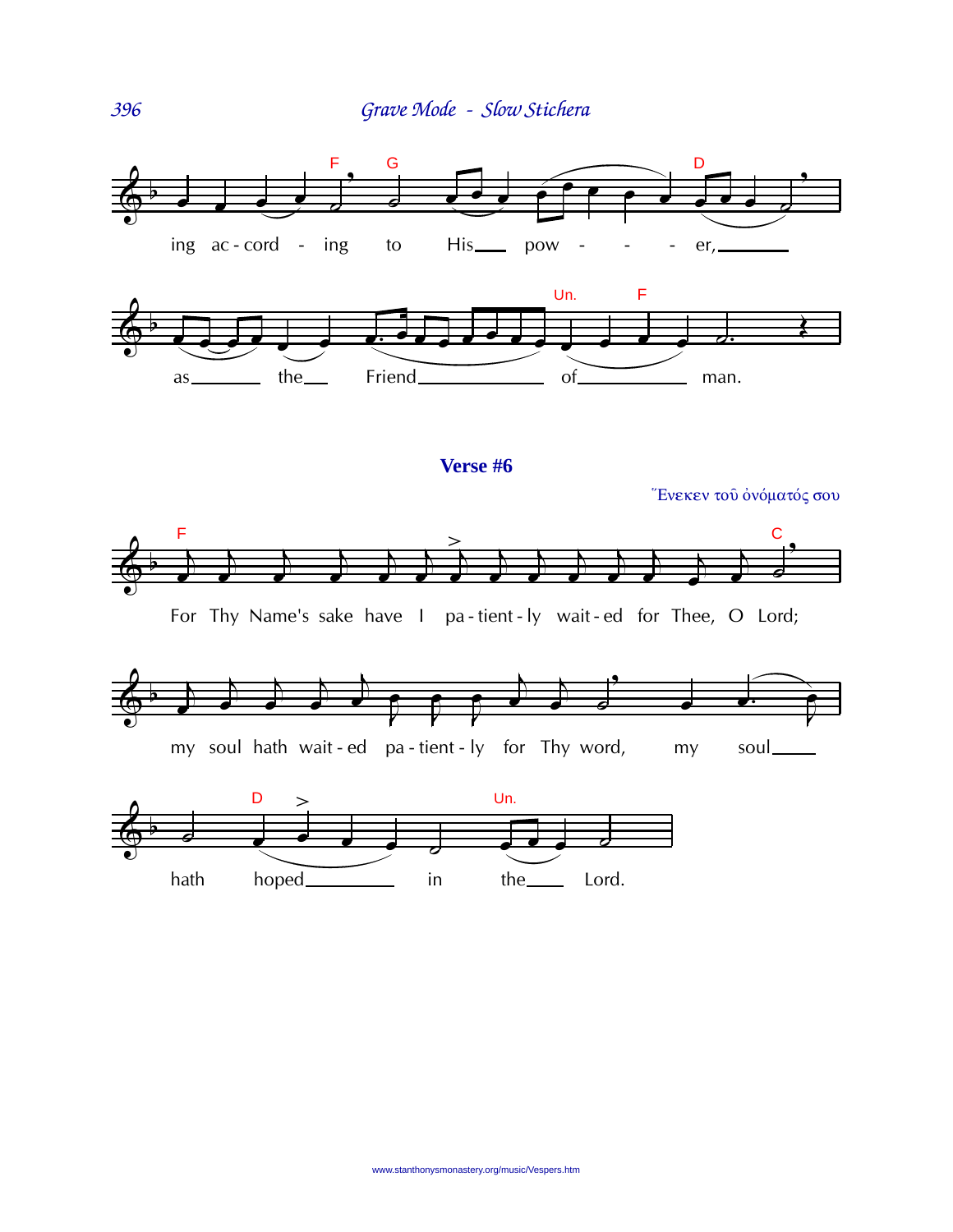```
Stichera #6
```
 $\overline{F}$  $\mathbf C$  $\mathsf D$  $\, > \,$ Thou didst\_  $\rm de$ scend\_  $in$ Ha  $to$  $\sim$   $\overline{\phantom{a}}$  $\overline{\phantom{a}}$ F  $des, \_$  $\overline{O}$  $Christ, \_$ Thou\_ didst\_  $as_{-}$  $\overline{C}$ D didst\_ spoil\_ death will. Thou  $de$ since\_  $\sim 10^{-1}$ Un.  $\mathsf F$ D  $God$  and Mas - $art$ <sub>——</sub>  $-$  ter; and  $\overline{a}$ F  $\overline{C}$  $\mathbf C$ Thou didst rise\_\_\_\_\_\_\_\_ on\_\_\_\_\_\_\_\_ the third\_  $=$  day, G F the\_\_\_\_\_\_ bonds of Ha  $and$ from des  $and$  $\mathbb{L}$ 



Κατηλθες έν τω άδη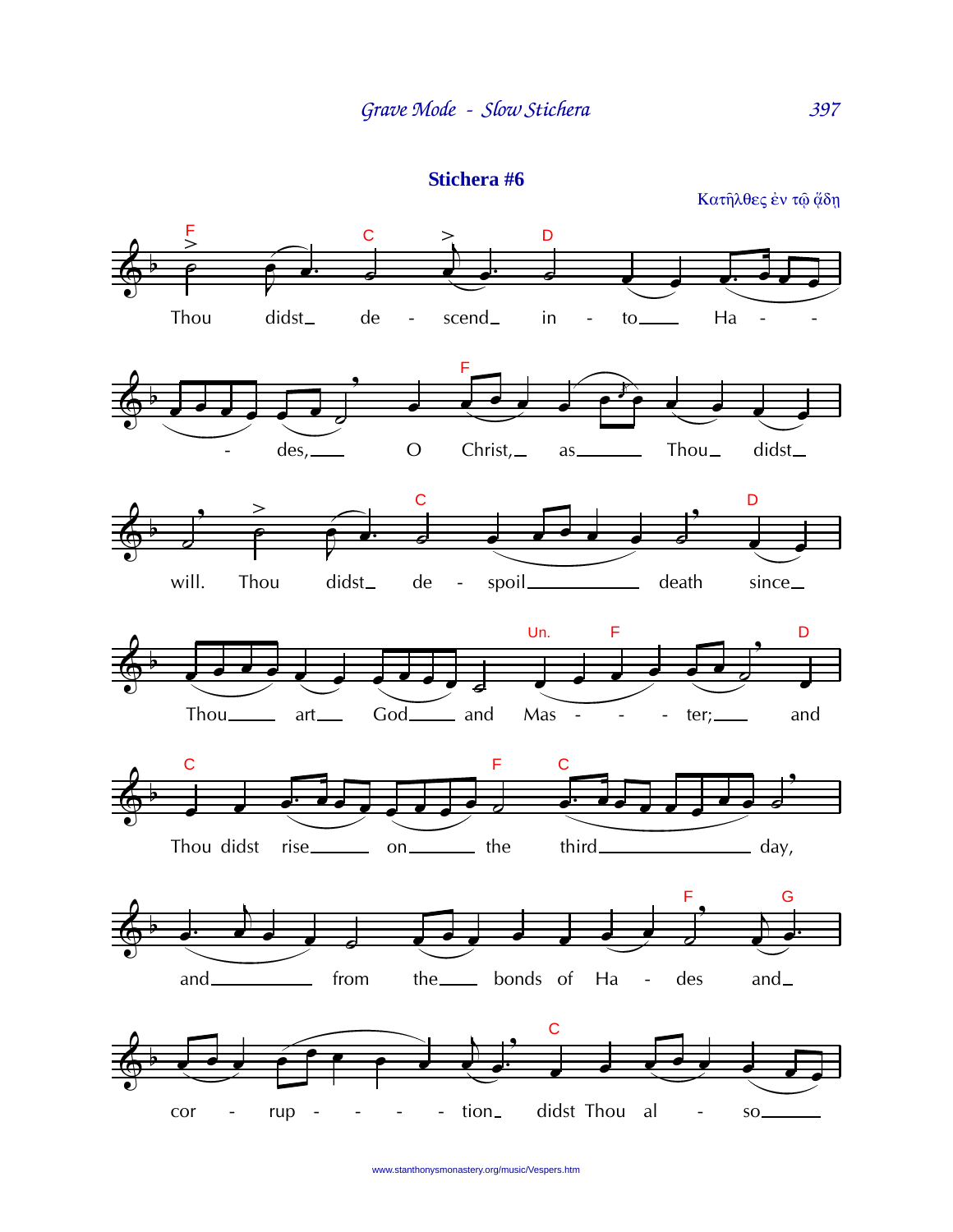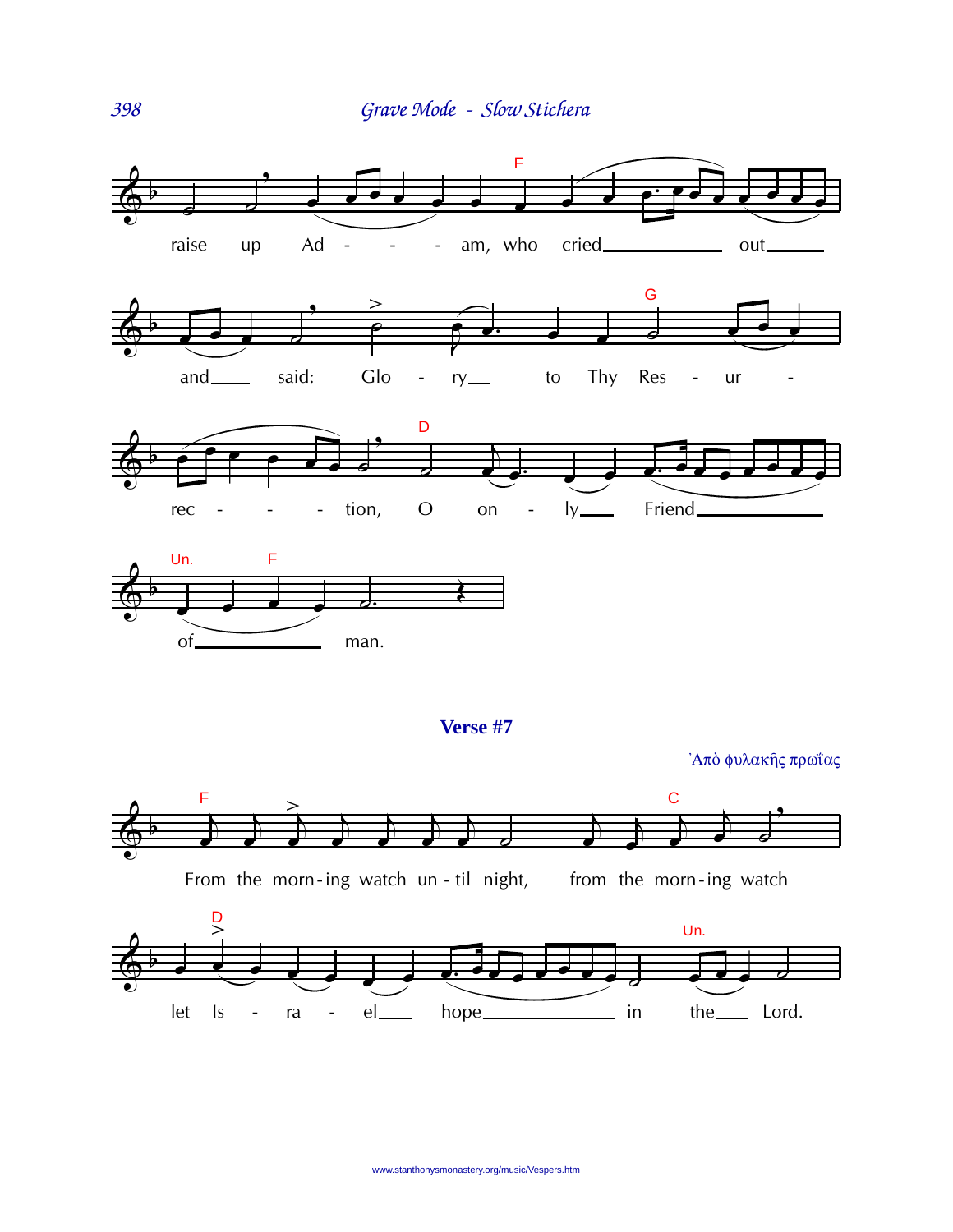```
Stichera #7
```
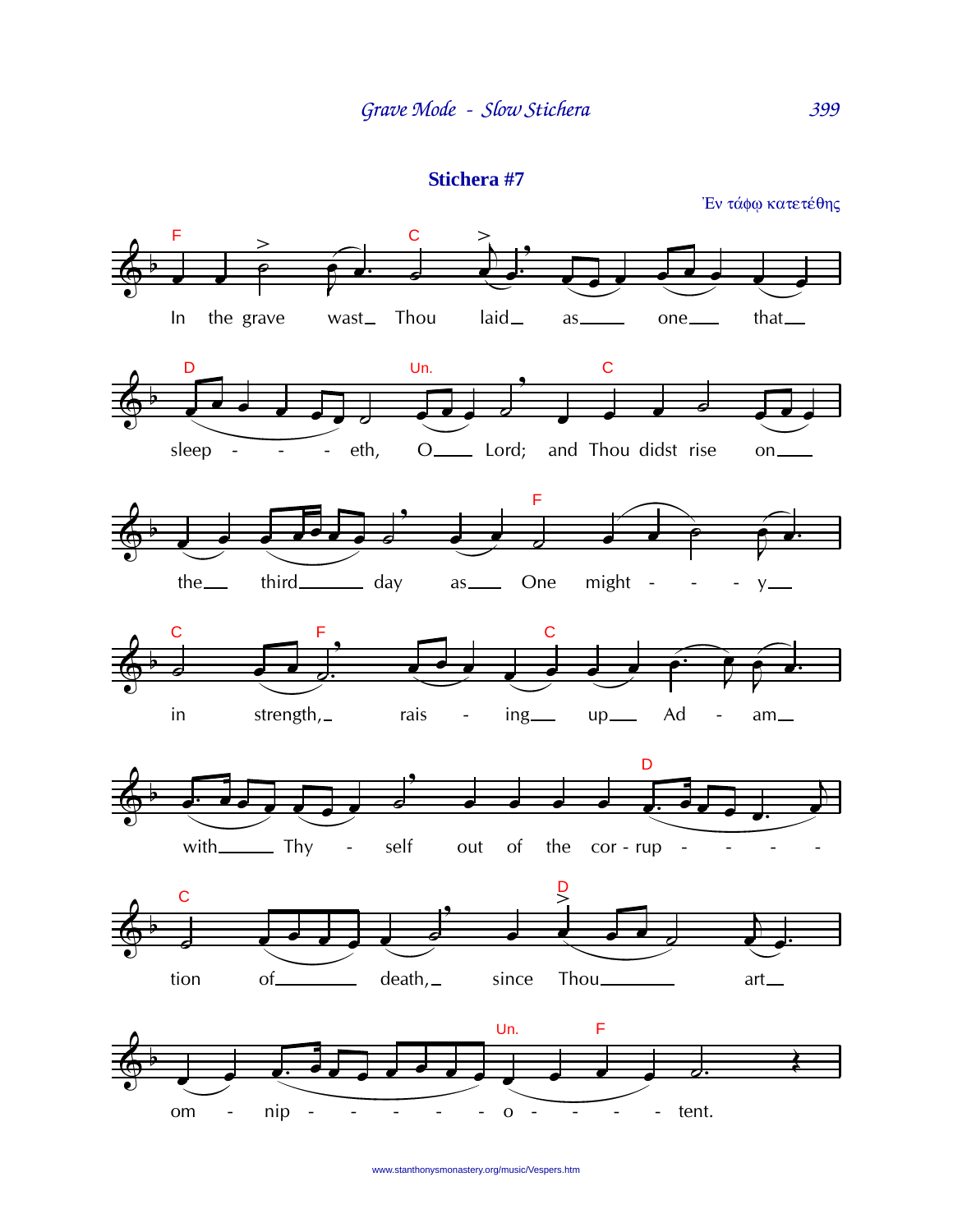Verse #8

Ότι παρά τώ Κυρίω